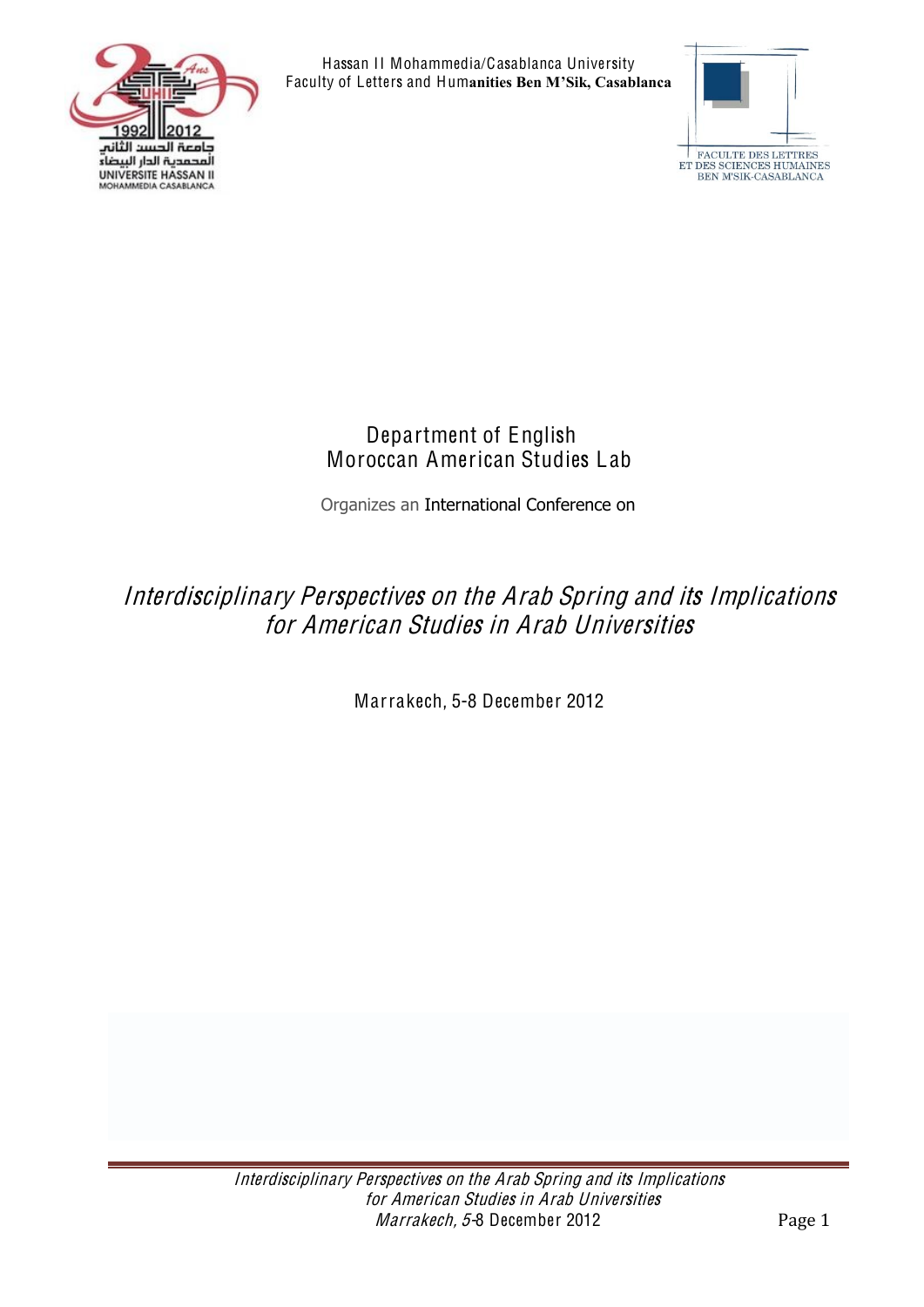



Dear Colleagues,

On behalf of the conference committee, I would like to invite you to the "First Interdisciplinary American Studies Conference", which will take place in Marrakech, Morocco from 5th to 8th December, 2012. The theme of the conference is "Interdisciplinary Perspectives on the Arab Spring and its Impli<sup>c</sup>ation<sup>s</sup> for American Studie<sup>s</sup> in Arab Universitie<sup>s</sup>*".*

The conference aims to renew the existing lines of communication and open up new prospects of dialogue between US and Arab scholars of American Studies. The format of two-and-a-half-day conference will include an opening plenary session and three panel presentations. There will also be working groups paralleling the plenary themes to provide room for focus group discussions. The conference will offer an opportunity for the participants to discuss their research findings and share thoughts about their professional experiences and their specific contexts.

The proceedings of the conference will be published by Hassan II Mohammedia/Casablanca University, Faculty of Letters and Humanities Ben M'Sik, Casablanca.

Both the conference committee and I look forward to welcoming you in Marrakech, the ochre city, home of palm trees and capital of the snow-capped High Atlas Mountains.

Best regards, Dr Abdelmajid Kaddouri President of the Conference Dean of Faculty of Humanities Ben M'Sik, Casablanca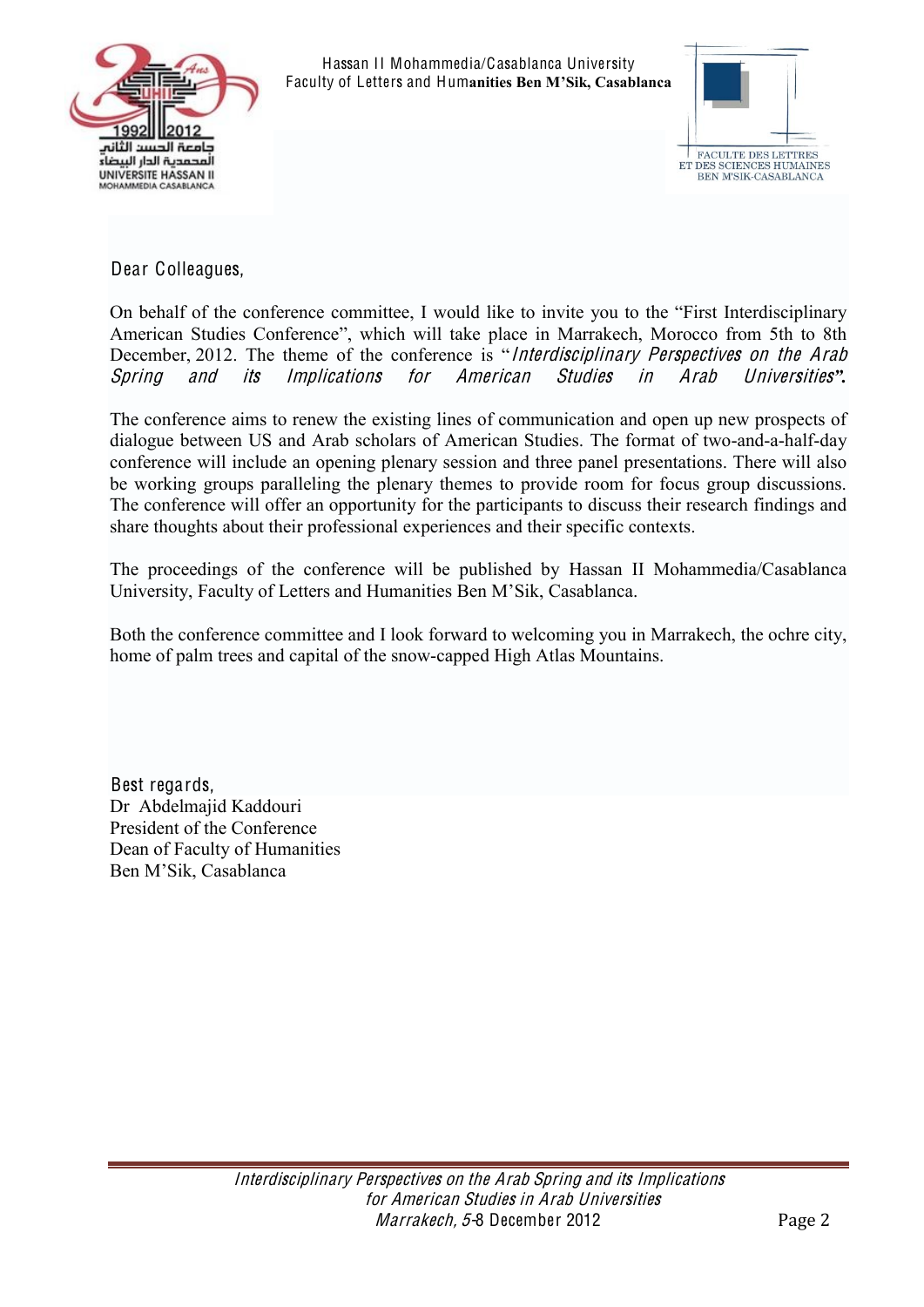



# **CALL FOR PAPERS**

#### BA C K GROUND

Academic interest in American Studies in the Arab World has increased remarkably in recent years to the extent that the subject has acquired the status of an independent discipline in many Arab universities. The fast political changes that have occurred since the fall of the Berlin Wall in 1989 and the emergence of the US as a dominant super power have incited new and innovative approaches to the study of the American phenomenon. The economic, social and cultural impact of globalization and the unprecedented flow of information have further consolidated the hegemony of American culture worldwide. Within the Arab World, this steady attention paid to the United States has come to counterbalance a long tradition of American scholarly interest in the Middle East and North Africa and contribute to fostering better understanding of the cultural particularities and strategic interests of these geographically distant partners.

More than eight years have elapsed since the inaugural American Studies Regional Conference in Cairo in 2004, an event that officially launched discussions between Arab and American scholars on the ways and means to develop American Studies in Arab universities. Interest in this academic discipline has come at a critical time characterized by cultural and political tensions between the Arab World and the United States of America. This situation has led to a growing conviction on both sides that there is an urgent need today, more than ever before, to know "the other" better and build bonds of trust and channels of cooperation between Americans and Arabs. Relevant themes related to American Studies, both as a discipline and as an area of regional studies, have been identified. Among the recommendations that Arab and American participants in the conference repeatedly stressed was the necessity to create an active Arab Association of American Studies that would aim at bringing together, on a regular basis, Arab and American researchers willing to engage in serious academic dialogue. This association was also supposed to institutionalize, monitor, and evaluate American Studies programs in Arab universities and facilitate networking and exchange among Arab scholars interested in the field. However, since the Cairo Conference very little has been achieved.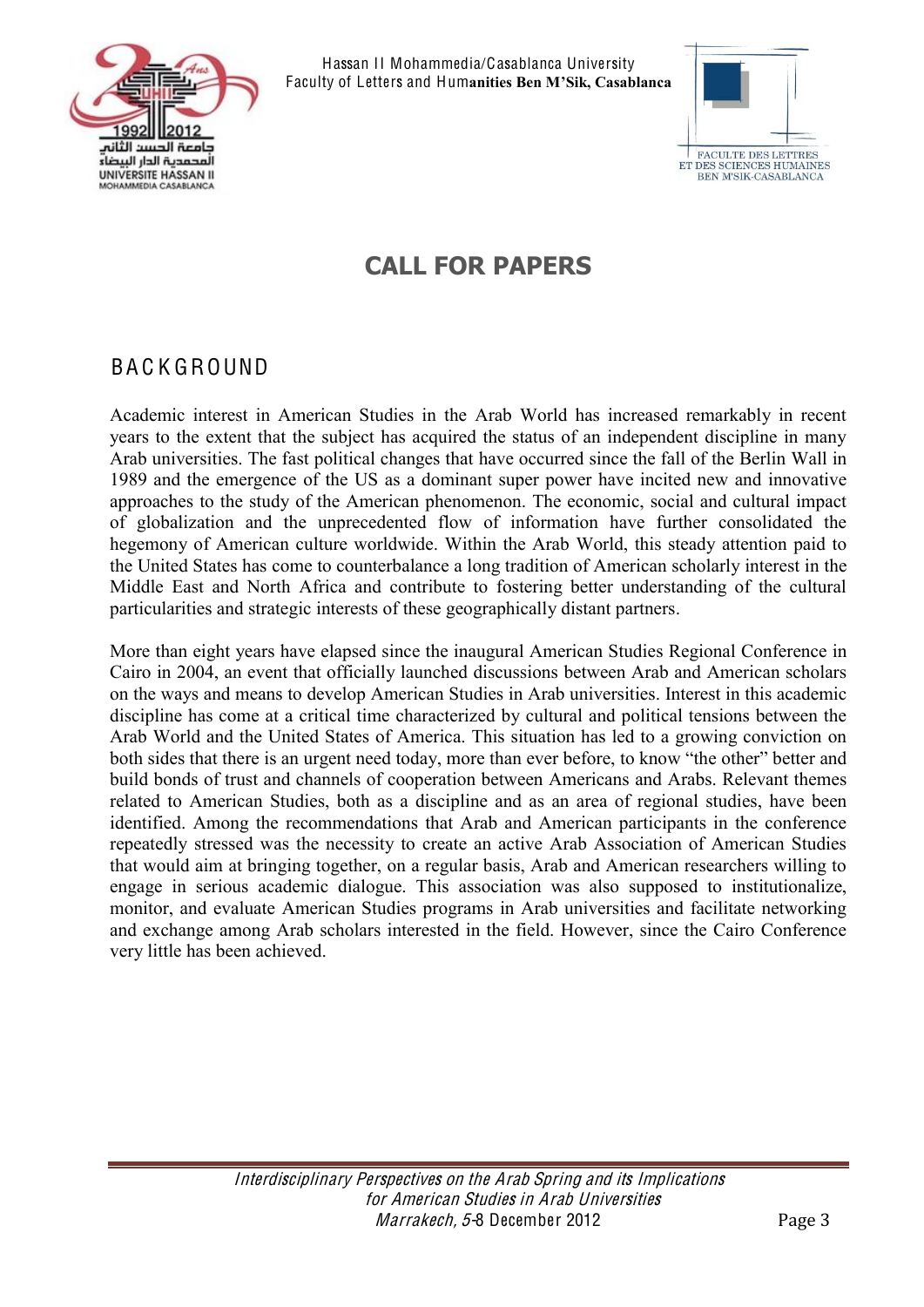



# **OBJECTIVES**

The main objectives of this international conference are as follows:

- $\triangleright$  To bring together American and Arab scholars' readings of the deep ongoing social and political transformations the Arab region is experiencing and to debate the implications of these changes for American Studies in Arab universities.
- $\triangleright$  To renew the existing lines of communication and open up new prospects of dialogue for American and Arab researchers interested in American studies.
- $\triangleright$  To provide an opportunity for Arab and American researchers to discuss the possibilities to support the existing resources, and to encourage research.
- $\triangleright$  To create an active regional association of American Studies that aims at bringing together, on a regular basis, Arab and American researchers willing to engage in serious academic dialogue.

The conference will include, but will not be limited to, the following issues:

- How has the Arab Spring changed the way Americans perceive the Middle East and North Africa?
- How do Arabs and North Africans look on the United States after the rise of these prodemocracy movements?
- What are the lessons learned from the Arab Spring on both ends?
- The state of the art of American/Arab dialogue
- American Studies in Arab Universities : Local and Global Transformations
- American Studies in Arab Universities : New Technologies
- American Studies in Arab Universities : Pedagogical Challenges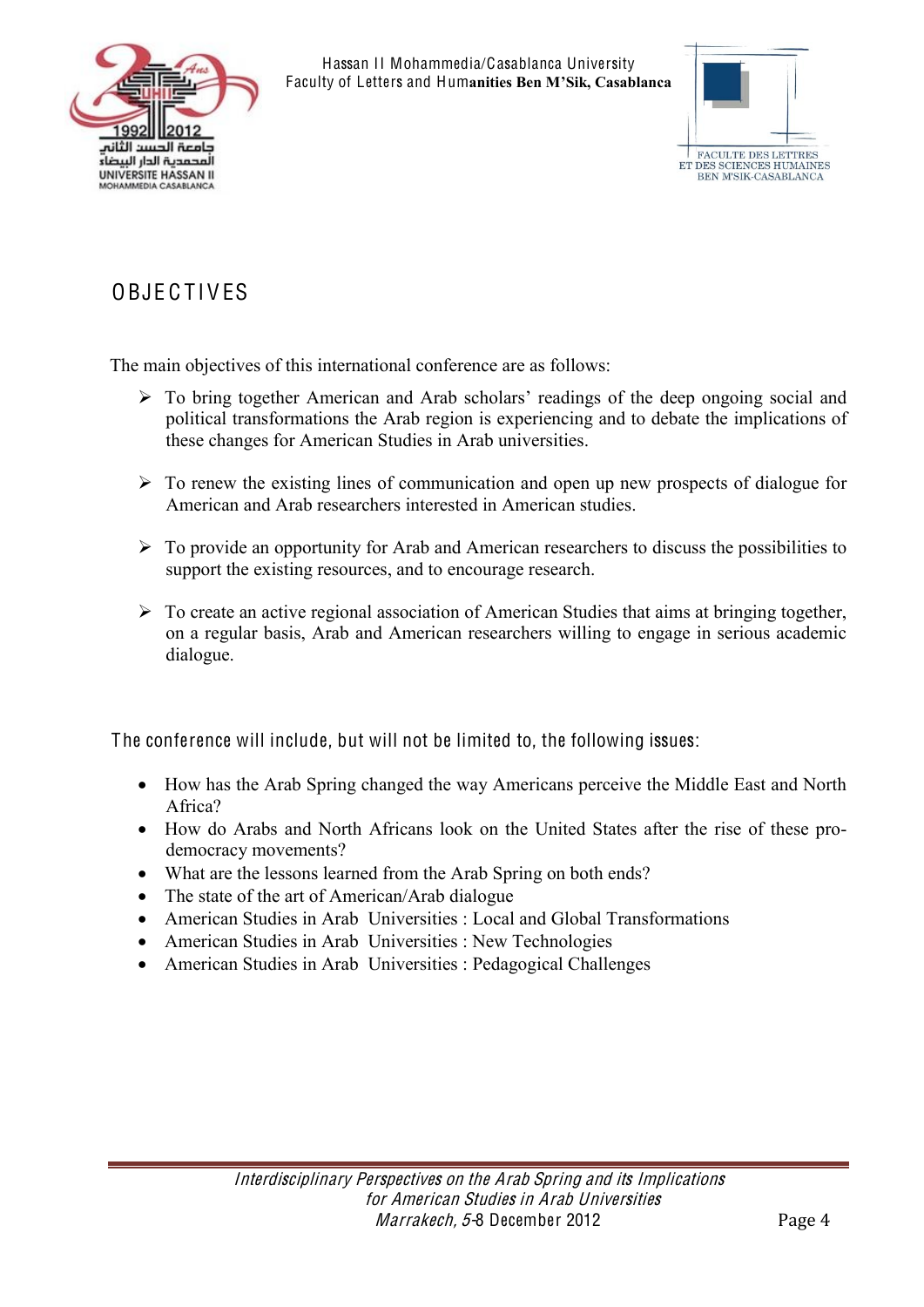



## M E T H ODO L O G Y

#### Panel Presentations

Given the interdisciplinary nature of this conference, it will be highly interactive, encouraging cross-disciplinary discussions and providing an opportunity to share information and research findings in different academic fields. The format of the two-and-a-half-day conference includes an opening plenary session and three panel presentations, each followed by an open plenary discussion in the course of which all participants are invited to ask questions and exchange additional insights from their professional experiences and their specific contexts. .

#### Working Groups

There will also be three working groups paralleling the plenary themes and providing an opportunity for focus group discussions. The groups will be led by facilitators and will focus on the following areas:

- 1) American Studies in the Arab Region: Research Interests/Perspectives
- 2) American Studies in the Arab Region: Pedagogical Resources and Challenges
- 3) Arab-American Dialogue: State of the Art

On the last day of the conference, there will be a final plenary session during which each focus group will present its findings, and during which the larger group will reflect on lessons learned and propose the next steps to be taken. A publication of participants' presentations and recommendations is one of the goals of the conference.

#### INT ENDED OUT C O M E

- $\triangleright$  The development of a succinct set of recommendations and a publication of the proceedings of this conference.
- $\triangleright$  The development of a strategy for sharing these recommendations with a broader group of international partners to be identified with the help of the participants.
- $\triangleright$  The creation of an American-Arab network or association of researchers interested in American studies.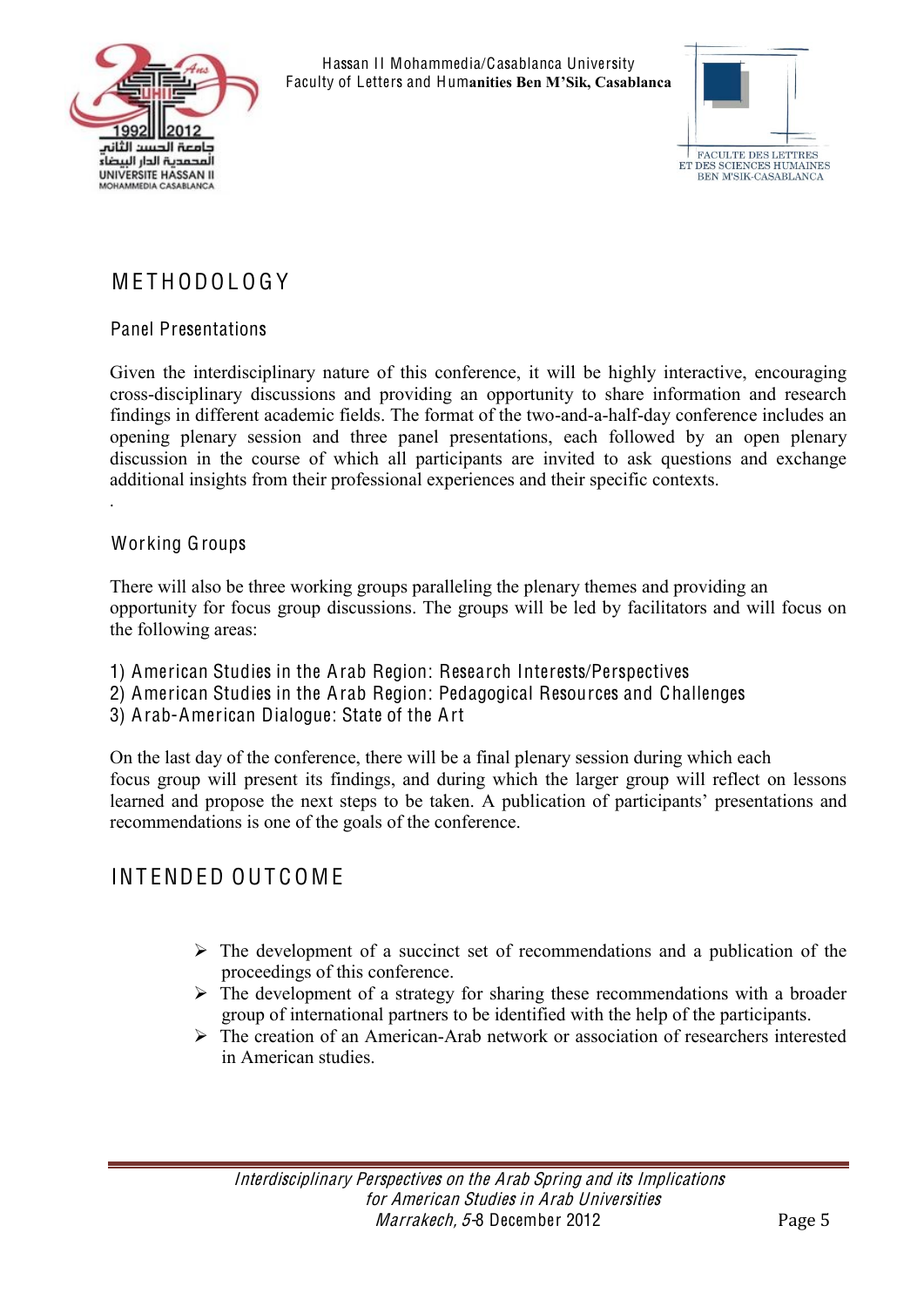



## PRESENTATIONS

Presentations will be allowed 20 minutes. Please submit no more than a 250-word abstract by June 30<sup>th</sup>, 2012 to Pr. Amine Moumine, the conference coordinator.

Email: [americanstudiesmorocco@gmail.com](mailto:americanstudiesmorocco@gmail.com)

Abstracts should include: name, institutional affiliation, current position, email address, title of paper and at least five keywords that best describe the subject of your submission. The two official languages of the conference are Arabic and English. Translation from and to these languages will be available during the activities of the conference.

| Please tick all that apply.               |
|-------------------------------------------|
| 1. Format $(s)$ :<br>Plenary presentation |
| Workshop                                  |
| Other, please describe                    |
|                                           |
| 2. Equipment:<br>LCD Projector            |
| DVD & TV                                  |
| Overhead Projector                        |
| Other, please specify                     |
|                                           |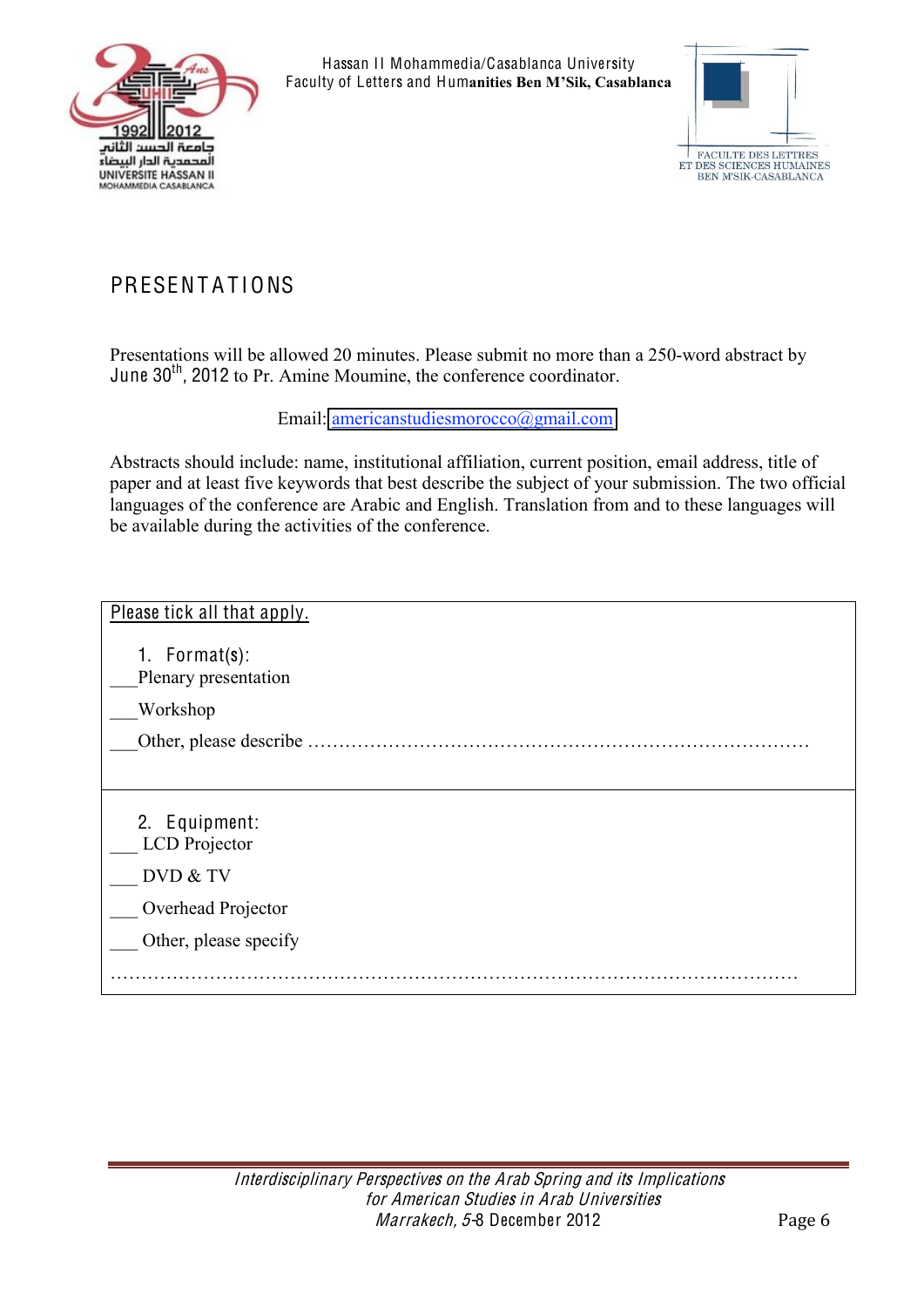



# PUBLICATION OF THE PAPERS

- The selection panel of the conference committee will consider all paper abstracts received by the submission deadline to ensure that the proposed paper is relevant to the conference.
- All proposals will be subjected to peer-review.
- Authors whose abstracts are accepted will be notified by July  $30<sup>th</sup>$ , 2012.
- All accepted papers of the conference will be published in Conference Proceedings by Hassan II Mohammedia/Casablanca University, Faculty of Letters and Humanities Ben M'Sik, Casablanca. The deadline for the submission of the papers is October 30, 2012.
- All full papers will be double-blind reviewed to ensure compliance with academic standards.
- Comparative and empirical research is highly desirable.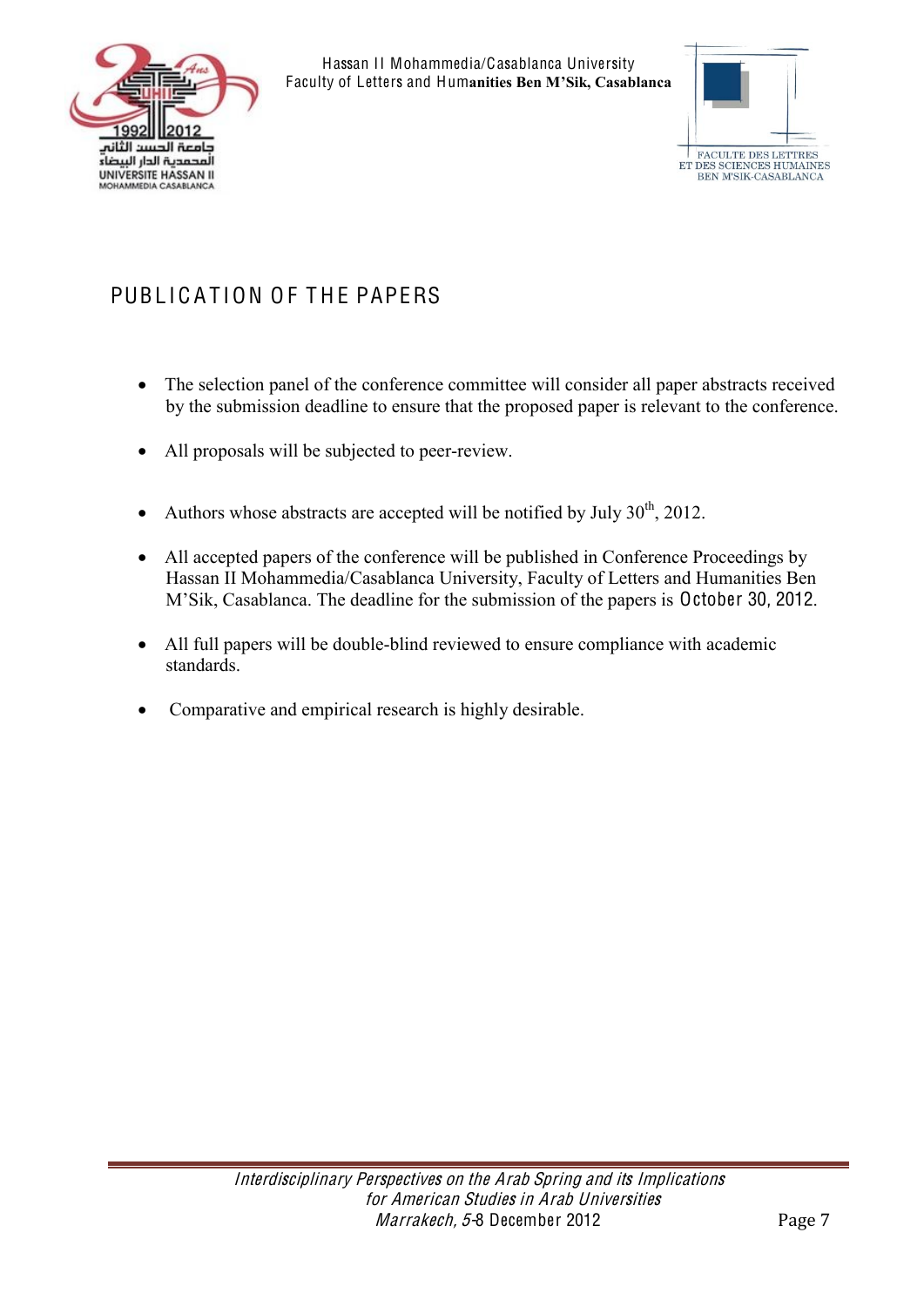



## PARTICIPANT INFORMATION

Please address questions and forms to Pr. Amine Moumine, the conference coordinator. Email: [americanstudiesmorocco@gmail.com](mailto:americanstudiesmorocco@gmail.com)

#### (Exactly <sup>a</sup><sup>s</sup> your nam<sup>e</sup> i<sup>s</sup> writte<sup>n</sup> in your passport)

| Last name                                                           | Middle name                                             | First name                                                                                         |
|---------------------------------------------------------------------|---------------------------------------------------------|----------------------------------------------------------------------------------------------------|
| Last name                                                           | Middle name                                             | Please let us know the first and last name you would like to appear on your nametag:<br>First name |
|                                                                     | Current Position + Organization Name:                   |                                                                                                    |
|                                                                     | Organization Address (include city and zip/postal code) |                                                                                                    |
|                                                                     |                                                         |                                                                                                    |
|                                                                     |                                                         |                                                                                                    |
|                                                                     |                                                         | Tel: $\frac{Fax}{ax}$                                                                              |
|                                                                     |                                                         |                                                                                                    |
|                                                                     |                                                         |                                                                                                    |
| Email address:<br>Country of citizenship:<br>(in case of emergency) | Contact Person $(+\text{Tel.}\#)$                       |                                                                                                    |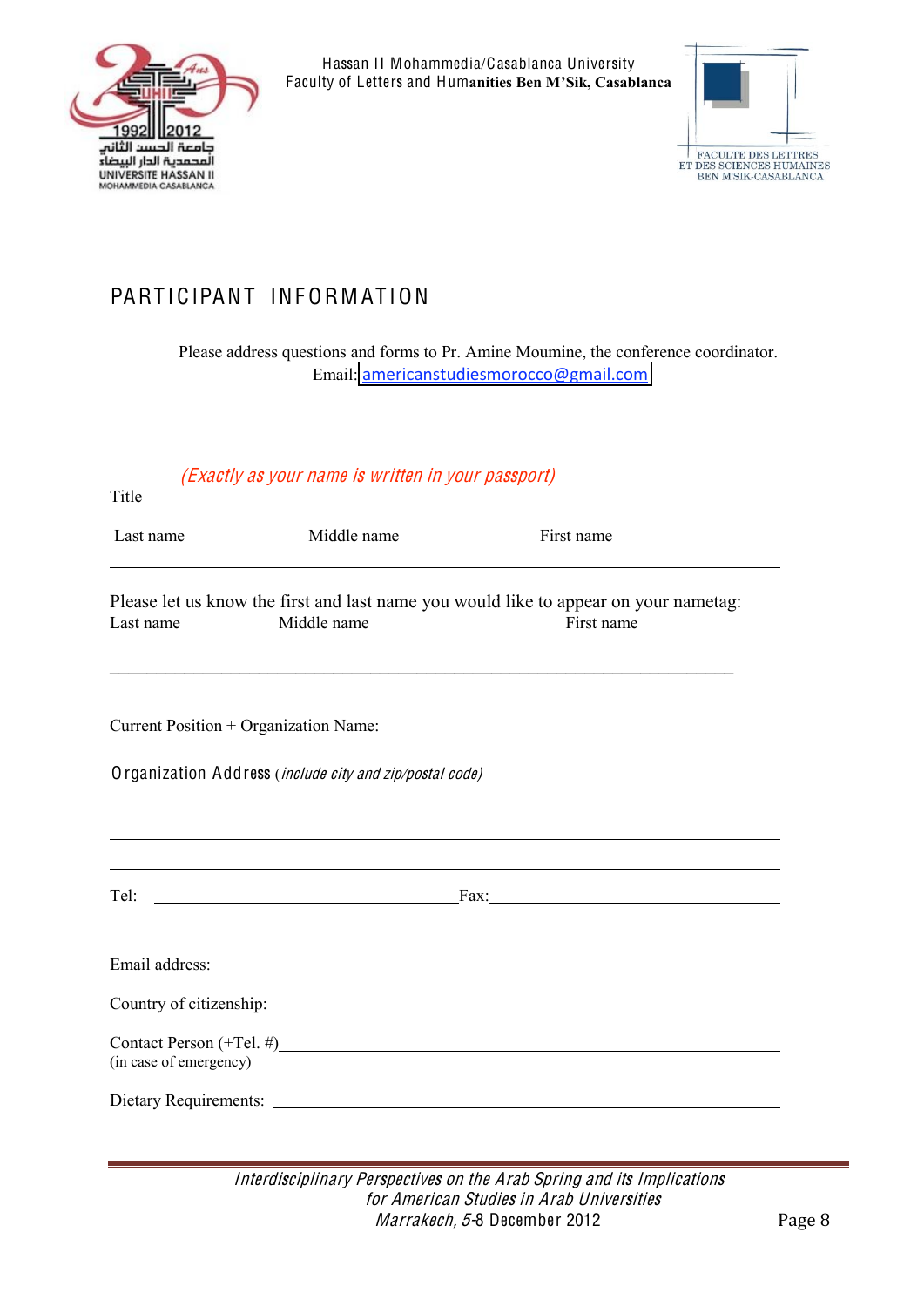



## PERSONAL BIOGRAPHY AND PHOTO FOR DIRECTORY

Please complete and return this form along with a passport-size photograph via email (attach photo in jpg file format) to Pr.Amine Moumine, the conference coordinator.

Email: [americanstudiesmorocco@gmail.com](mailto:americanstudiesmorocco@gmail.com)

The biographical statement contains specifically what each participant considers most notable of his/her experience and pertinent to the conference topic. A directory containing biographies and photographs of participants is an important conference document, useful throughout the entire meeting. Please note that the biographical information should not be more than ten (10) lines.

Please include the following information:

- Name, country of citizenship
- Title, organization
- Former position(s), organization(s)
- Research experience/interests
- Educational degrees, university and location
- Other relevant information

The space below is provided for a biographical statement. The conference organizing committee reserves the right, if necessary, to make stylistic changes to the information provided.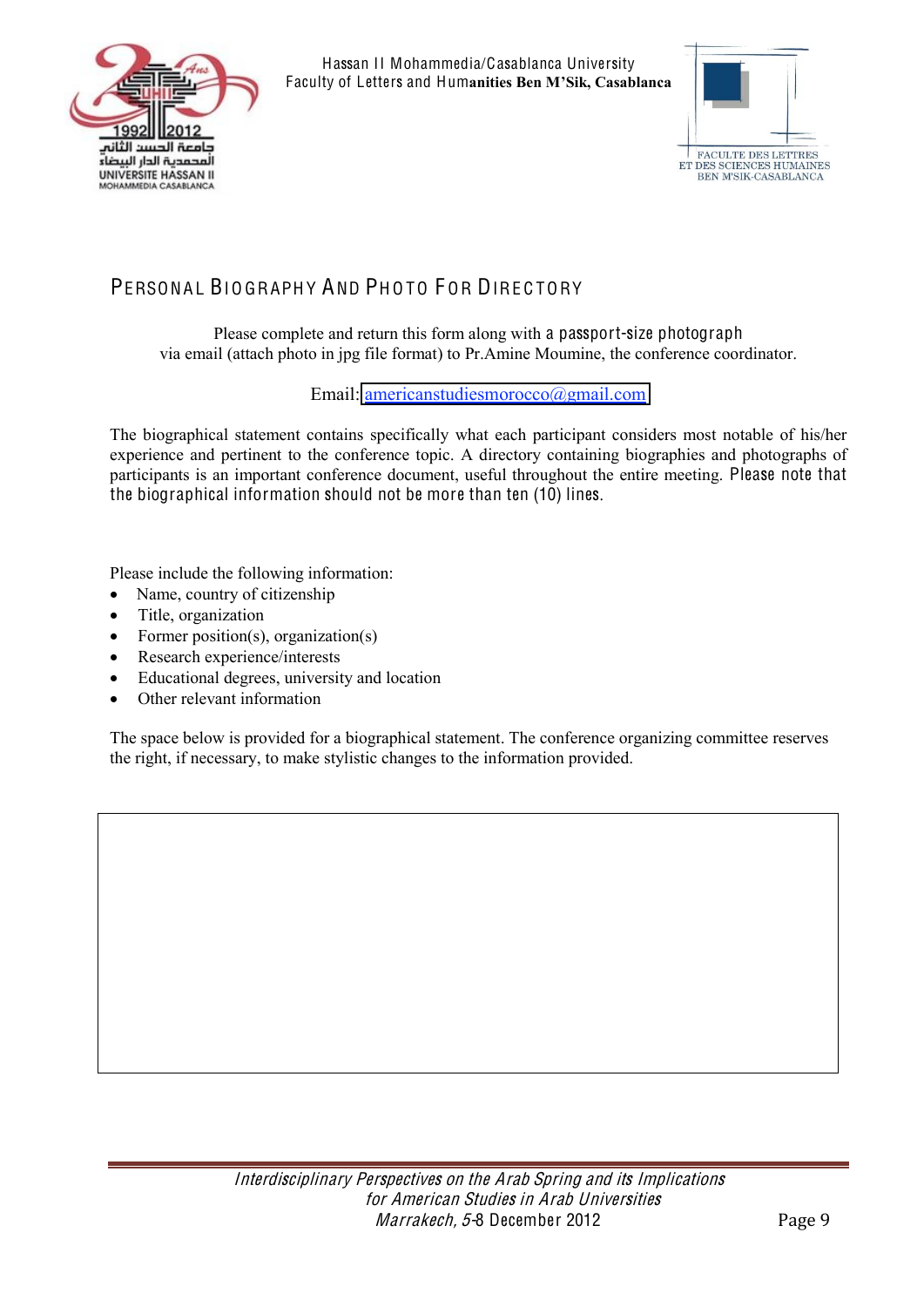



#### TRAVEL INFORMATION

Please return to Pr. Amine Moumine, the conference coordinator. Email: [americanstudiesmorocco@gmail.com](mailto:americanstudiesmorocco@gmail.com)

Travel Itinerary to be decided later

| Arrival in Casablanca | Departure from Casablanca |  |
|-----------------------|---------------------------|--|
| Date: To              |                           |  |
| Time:                 | Date:                     |  |
| Flight                | Time:                     |  |
|                       | Flight:                   |  |
|                       |                           |  |

Please note that obtaining a visa can take from a few days to over a month. If you need a visa for Morocco, please contact Pr.Amine Moumine, the conference coordinator:

Email: [americanstudiesmorocco@gmail.com](mailto:americanstudiesmorocco@gmail.com)

Room Preference: non-smoking [] smoking []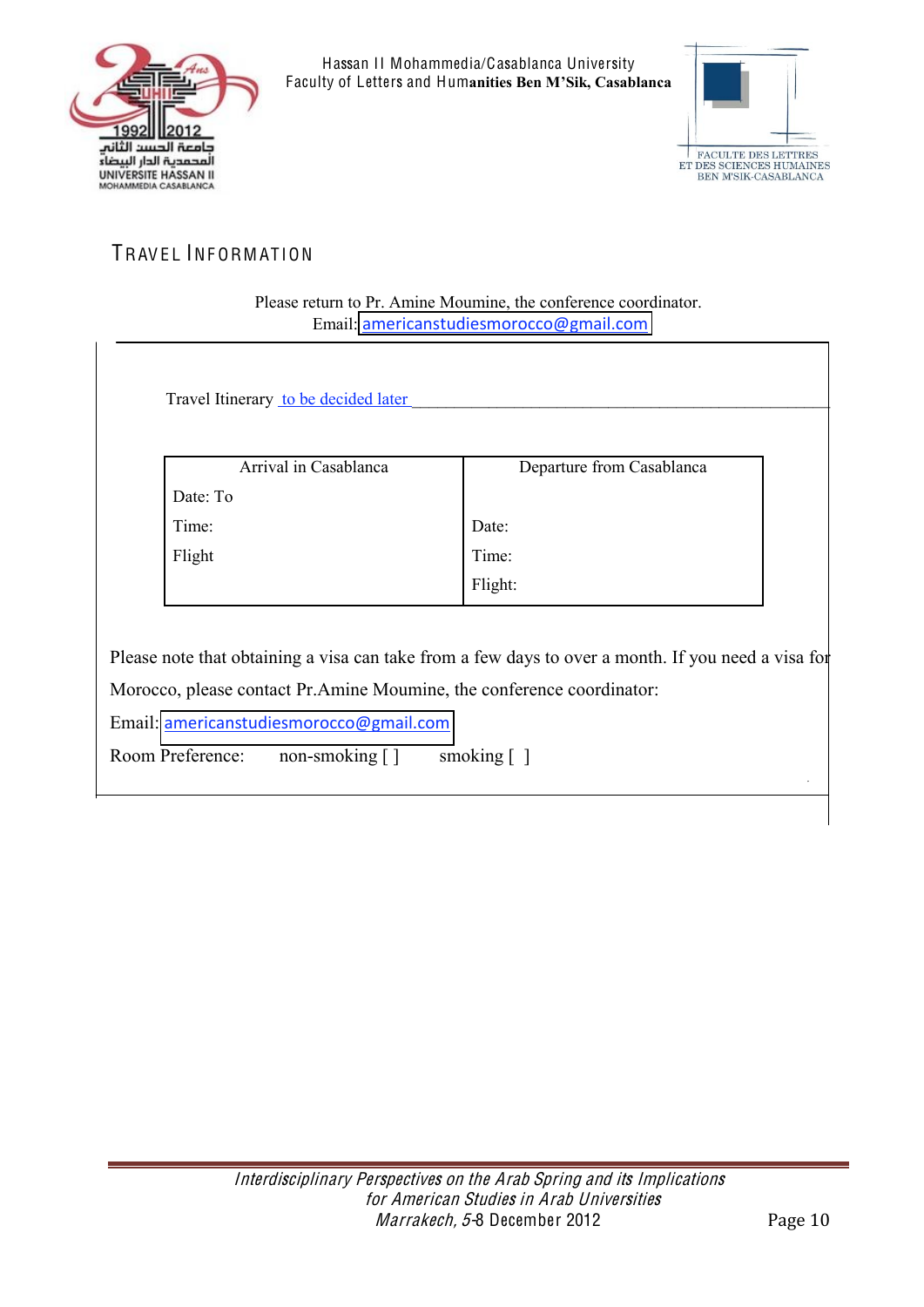



## A C C O M M ODAT ION



The conference will be organized in the ochre city, Marrakech, a valley of palm trees at the foot of the snow-capped High Atlas Mountains. Hotel El Andalous will host the participants and the activities of the conference.

The hotel is located in the heart of Marrakech residential area, Hivernage, ten minutes walk from the historic place Jemâa El Fna, the city center and one of the busiest squares in the world. The Koutoubia Minaret, the famous palace La Mamounia and the Menara gardens are within walking distance.

Please visit Hotel El Andalous site for further information: <http://www.elandalous-marrakech.com/html/en-index.php>

#### Cultural Guided Tour On December 8th, the participants are welcome to join a cultural guided tour of Marrakech and a visit to Tin Mil, a 12th century mosque nestled at the base of the High Atlas Mountains.

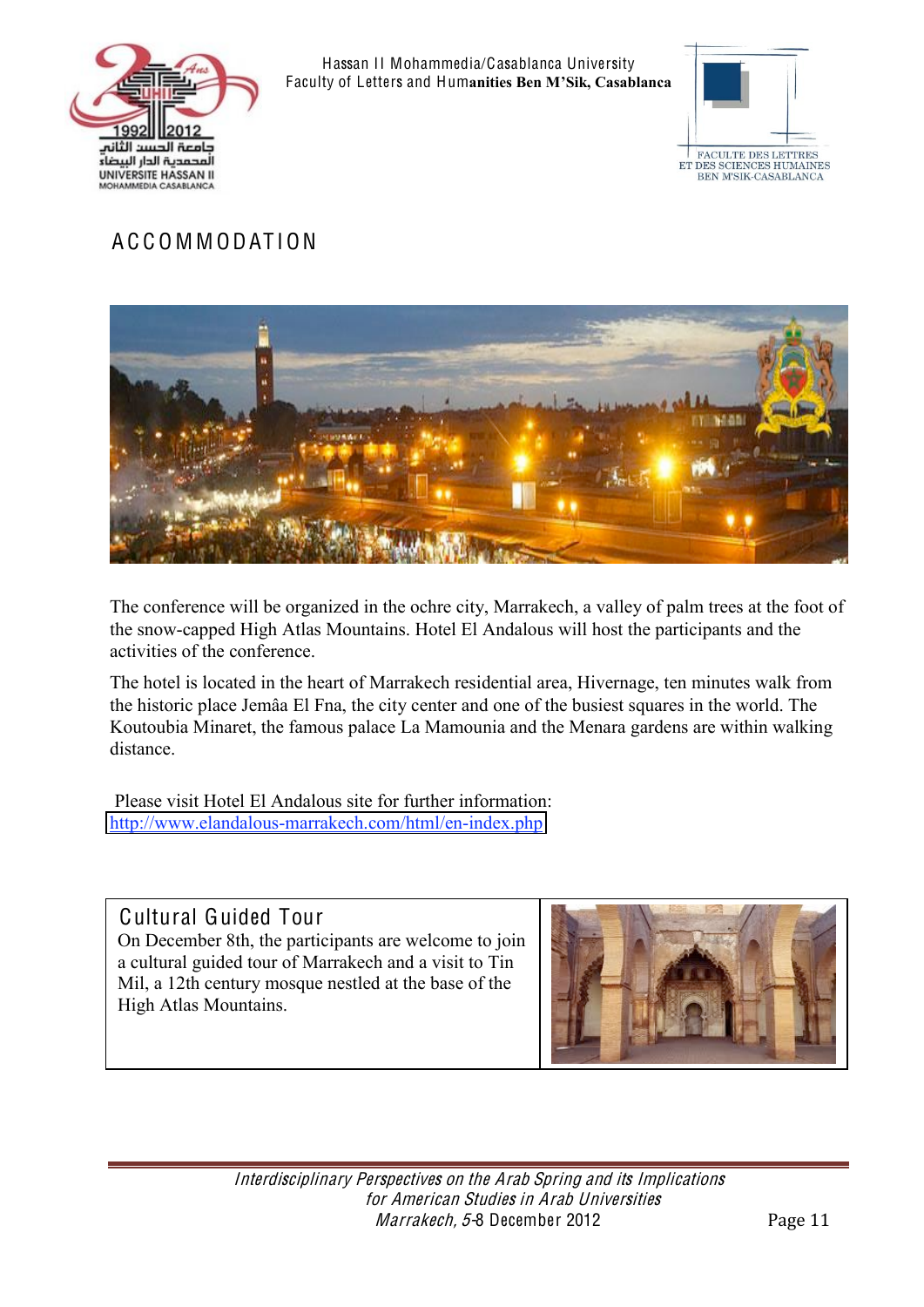



# PARTNERS

#### Governmental Partners

- Moroccan Ministry of Higher Education, Scientific Research and Executive Training
- Moroccan Ministry of Foreign Affairs and Cooperation
- The American Embassy, Morocco
- The City Council of Marrakech

#### Academic Partners

- Hassan II Mohammedia/Casablanca University
- Kennesaw State University
- Dar America, Casablanca
- Moroccan American Commission for Educational & Cultural Exchange (MACECE)
- Tangier American Legation Institute for Moroccan Studies (TALIM)

#### Sponsors

- The American Embassy, Morocco
- Hassan II Mohammedia/Casablanca University
- Faculty of Letters and Humanities Ben M'Sik, Casablanca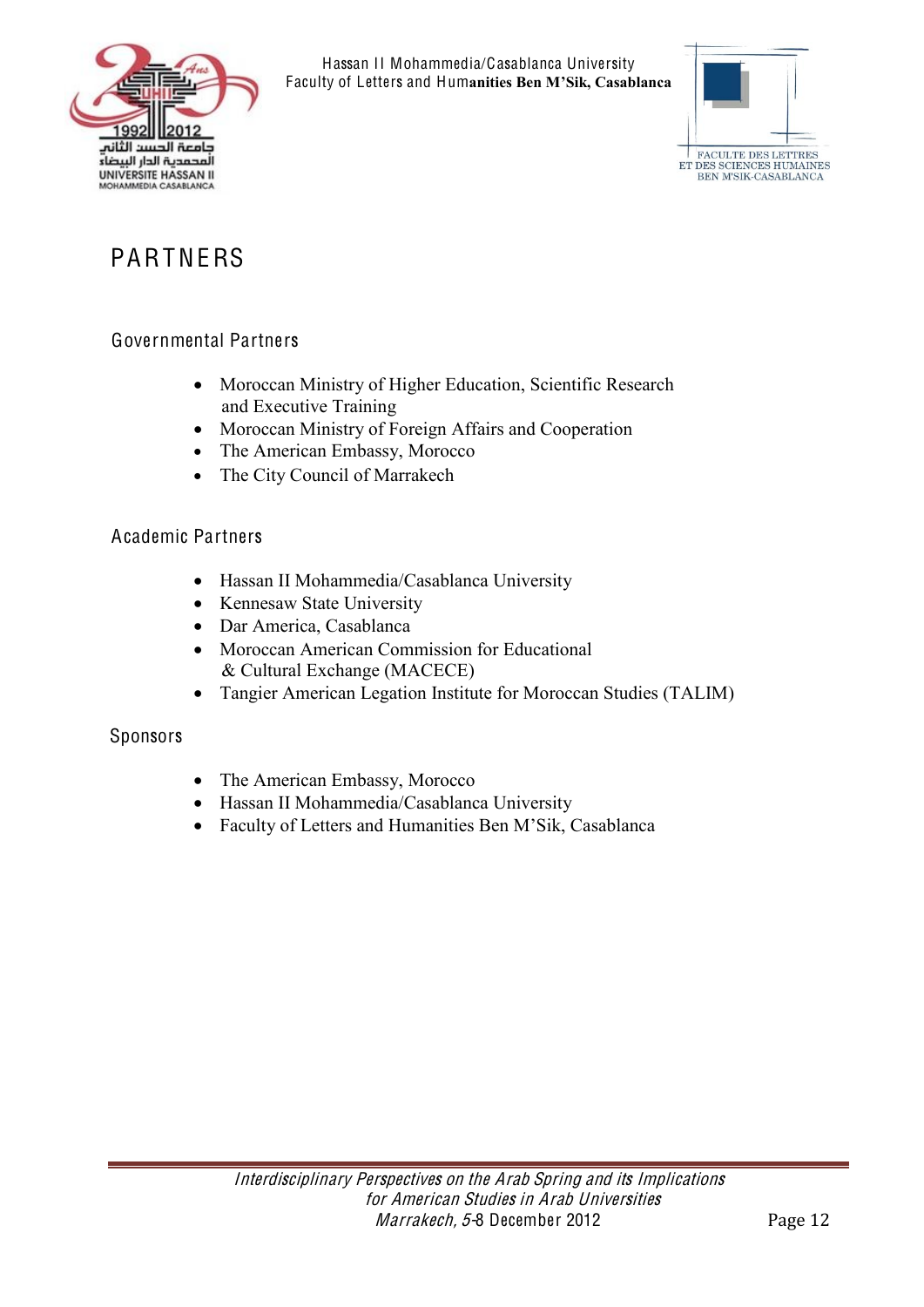



## CONFERENCE COMMITTEE

President of the Conference Dean Abdelmajid Kaddouri

Members of the Committee Pr. James A. Miller, Executive Director MACECE Pr. Gerald Loftus, Director TALIM Pr. Andrea Appell Pr. Abdessalam CHTIOUI Pr. Khalil SAADANI Pr. Mustapha SAMADI Pr. Karim BEJJIT Pr. Saida BENNANI Pr. Khalid BERRADA Pr. Mohamed BENZIDAN Pr. Chakib BNINI Pr. Abdelmajid BOUZIANE Pr. Mounia EL AMRANI Pr. Samir EL AZHAR Pr. Jamila EMBAREK Pr. Meriem HARRIZI Pr. Taoufik JAAFARI Pr. Mohammed KANDOUSSI Pr. Khalid LAHLOU Pr. Mohamed EL Amine MOUMINE Pr. Mostafa OUALIF Pr. Samira RGUIBI Pr. Said ZAIDOUNE